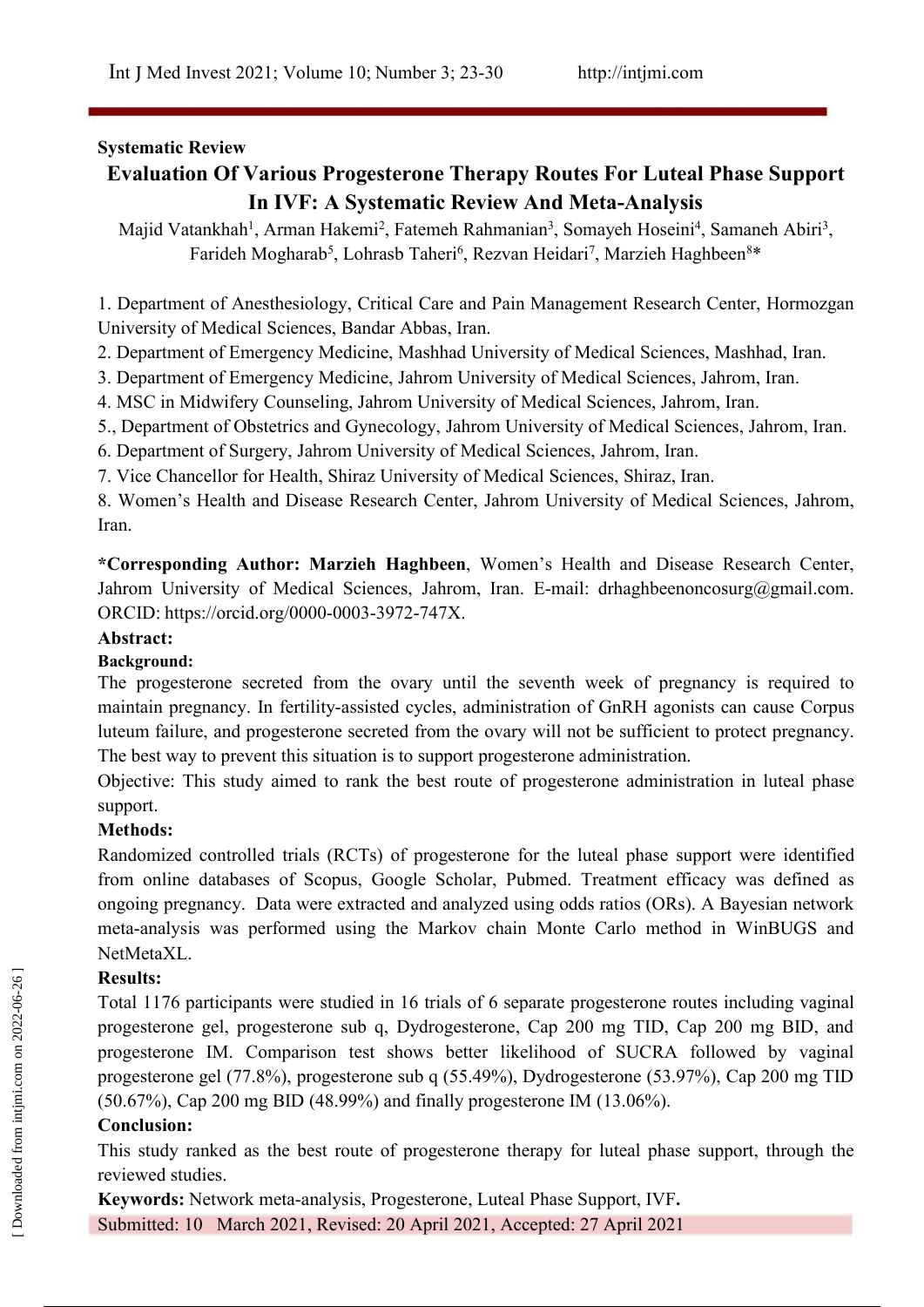#### **Introduction**

In vitro fertilization (IVF) is a set of complex processes that comes with the help of fertility and help infertile people to perform the fertilization process properly (1–3). During IVF, the mature ovum is taken from the ovaries and fertilized by sperm in the laboratory. The fertilized ovum (embryo) or a set of ovum transferred to the uterus. A full cycle of IVF takes about three weeks. Sometimes these steps can be divided into several stages, and this process may take ovulation. longer to complete $(1,4,5)$ . IVF is the most effective reproductive technology. The success of IVF treatment depends on many factors such as age and the causes of infertility. In addition, IVF can be time consuming, expensive and sometimes dangerous. If more than one embryo transfers into the uterus, IVF may lead to multiple pregnancies  $(2,4)$ . The menstrual cycle is created to maintain fertility

in women under the control of the endocrine system. This cycle is divided into three phases: Follicular phase, ovulation phase and luteal phase  $(6,7)$ . The luteal phase in every woman's body begins at the end of ovulation time and ends the day before the next ovulation period. The luteal phase in the woman's body usually takes about 14 days. In this phase, the corpus luteum that is a structure grows on the surface of the ovaries, which release the mature ovum at the time of The Corpus luteum, which produces the progesterone hormone in the woman's body(3,5,6). The progesterone hormone secreted from the corpus luteum makes the uterine wall suitable for the ovum Implantation process. This supportive effect of progesterone on the uterine wall is called luteal phase support. Luteal phase support is essential for IVF process success (1,3,6).

|                   | Vaginal gel | $Cap$ 200<br>mg Tid | <b>Pes 200</b><br>mg Bid | Dydrogesterone | IM    | sub-<br>Q |
|-------------------|-------------|---------------------|--------------------------|----------------|-------|-----------|
| Geber (8)         | 44.26       | 36.07               |                          |                |       |           |
| Simunic (9)       | 30.71       | 28.97               |                          |                |       |           |
| Kleinstein (10)   | 22.17       | 25.23               |                          |                |       |           |
| Tay $(11)$        | 36.11       | 34.55               | 34.29                    |                |       |           |
| Ng(12)            | 34.29       |                     | 30                       |                |       |           |
| Ludwig $(13)$     | 28.77       | 18.87               |                          |                |       |           |
| Tomic $(14)$      | 30.29       |                     |                          | 27.95          |       |           |
| Chi-hong ho (15)  | 56.72       |                     |                          |                | 33.77 |           |
| Lockwood (16)     | 29.07       |                     |                          |                |       | 27.43     |
| <b>Baker</b> (17) | 43.25       |                     |                          |                |       | 40.75     |
| Zaman(18)         | 32.16       |                     |                          |                | 28.02 |           |
| Doblinger (19)    | 38.56       |                     |                          |                |       | 35.85     |
| Yanushpolsky      | 47.62       |                     |                          |                | 19.09 |           |
| (20)              |             |                     |                          |                |       |           |
| Yanushpolsky      | 45.15       |                     |                          |                | 42.29 |           |
| (21)              |             |                     |                          |                |       |           |
| Chi(22)           | 40.19       |                     |                          |                | 34.13 |           |
| Berjis (23z)      | 15.58       |                     |                          |                | 18.82 |           |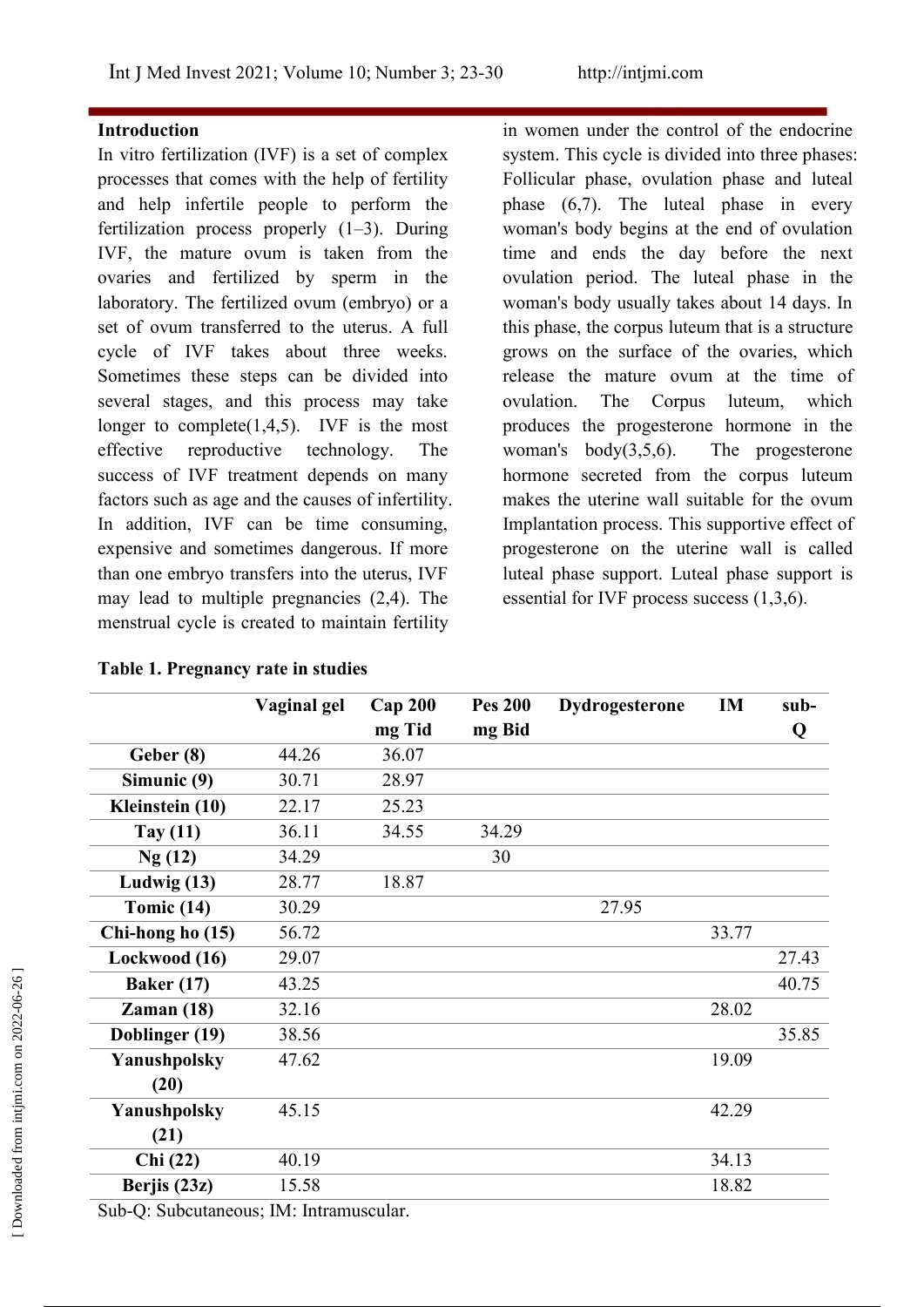Creating and strengthening luteal phase support is crucial to increase the success chance of the IVF process. Different forms of artificial progesterone types are used for this purpose. In this review and Network meta analysis study, we aimed to compare the efficacy of different progesterone types used in luteal phase support in IVF.

## **Methods**

Published randomized controlled trials (RCTs) are the eligible type of studies for inclusion. We do not include studies of inadequate randomization and studies with a lack of needed indexes. Studies with participation of infertile women trying to conceive by IVF method, and using any dose or route of progesterone administration as Intervention for Luteal phase support were included. Medication had to be administered after the day of ovulation.

#### **Measured outcome**

Ongoing pregnancy, as our main outcome, was defined as evidence of a 12-week fetal heart movement with gestational sac, confirmed by ultrasonography. **Search strategy**

We searched for all published and RCTs evaluating luteal phase support in IVF/ICSI patients from 1990 to 2020. We developed the search strategy in consultation with the Cochrane Gynecology and Fertility (CGF) Group Information Specialists and then we searched in Google Scholar, PubMed, Science direct, etc. for eligible studies for analyses. In this study, IVF, luteal phase support progesterone and RCT were used as search keywords. We extracted data from included studies using a data extraction checklist designed and pilot-tested by our authors. We also extracted data on study characteristics as well as outcome data. When studies had multiple publications, we used the main trial report as the reference and then we derived additional details from secondary papers.

# **Statistical methods**

WinBUGS program was used to perform a meta-analysis of the Bayesian network. Because the data sets given were dichotomous outcomes and included multi-arm trials, the study was focused on a binomial probability model which accounts for the use of multi-arm trials (7).

**Table 2. Efficiency of various routs ofprogesterone therapy expressed by OR**

| Vaginal                                     |                                               |                       |                 |                                             |              |
|---------------------------------------------|-----------------------------------------------|-----------------------|-----------------|---------------------------------------------|--------------|
| progesterone                                |                                               |                       |                 |                                             |              |
| gel                                         |                                               |                       |                 |                                             |              |
| 1.11                                        | subcutaneous                                  |                       |                 |                                             |              |
| $(0.77-1.59)$                               | progesterone                                  |                       |                 |                                             |              |
| 1.12                                        | 1.01                                          |                       |                 |                                             |              |
| $(0.57 - 2.16)$                             | $(0.47 - 2.13)$                               | <b>Dydrogesterone</b> |                 |                                             |              |
| 1.15                                        | 1.03                                          | 1.02                  | Cap 200 mg      |                                             |              |
| $(0.78-1.63)$                               | $(0.62 - 1.71)$                               | $(0.49 - 2.26)$       | <b>TID</b>      |                                             |              |
| 1.18                                        | 1.06                                          | 1.04                  | 1.02            | Pes 200 mg                                  |              |
| $(0.50 - 2.59)$                             | $(0.42 - 2.61)$                               | $(0.37 - 3.03)$       | $(0.44 - 2.36)$ | <b>BID</b>                                  |              |
| 1.49                                        | 1.34                                          | 1.34                  | 1.29            | 1.27                                        | progesterone |
| $(1.12 - 2.08)$                             | $(0.84 - 2.25)$                               | $(0.66 - 2.86)$       | $(0.83 - 2.17)$ | $(0.56 - 3.30)$                             | IM           |
|                                             | Trials with zero cells in both arms and nodes |                       |                 | the evidence networks as they do not convey |              |
| with no occurrences have been excluded from |                                               |                       |                 | information or need comprehensible details  |              |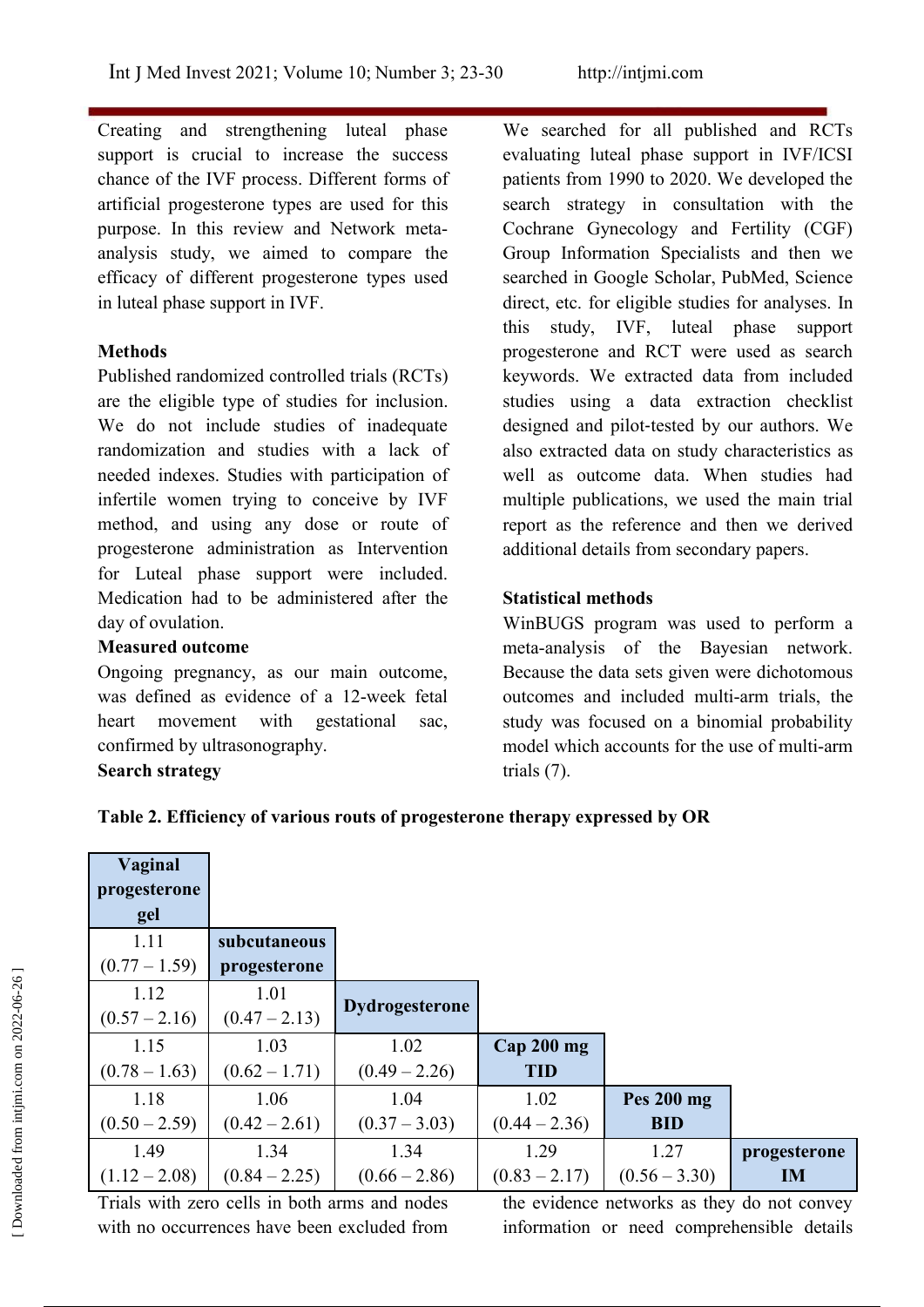Meta-analyses were done for both fixed and random network effects, though the paradigm of fixed effects was used as the reference analysis Using the methodology of Markov Chain Monte Carlo, we predicted point figures and 95 percent reliable odds ratio (OR) intervals. In the consistency model, NetMetaXL often plots the posterior mean deviance of the single data points in the inconsistency model against their posterior mean deviance to find certain gaps in the interventions network where there is the endometrial inconsistency.

#### **Results**

Finally, 1176 participants were studied in 16 trials of 6 separate progesterone routes including vaginal progesterone gel, subcutaneous progesterone, Dydrogesterone, Cap 200 mg TID, Pes 200 mg BID, and progesterone IM. The pregnancy rate in each study is shown for each arm in table 1 .

The efficiency of various routes of progesterone therapy expressed by OR is shown in table 2. The relative effectiveness is plotted as an OR with a credible interval of 95 percent. Based on these findings, we determined the surface under the cumulative ranking curve (SUCRA), which is the optimal transformed value according to the ranking of each therapy. Comparison test shows better likelihood of SUCRA followed by vaginal progesterone gel (77.8%), progesterone sub q (55.49%), Dydrogesterone (53.97%), Cap 200 mg TID (50.67%), Cap 200 mg BID (48.99%) and finally progesterone IM (13.06%). Table 3 displays every treatment scheme's SUCRA. A higher SUCRA score suggests better treatment outcomes based on the indirect form of contrast. Heterogeneity (OR: 21.8 percent, 95<br>methodology revealed that vagina<br>progesterone gel had the best ranked between percent CI:  $2.3 - 56.9$  was not significant and no inconsistency was seen as shown in figure 1. and finally progesterone IM (13.06%). Table 3<br>
displays every treatment scheme's SUCRA. A<br>
higher SUCRA score suggests better treatment<br>
outcomes based on the indirect form of<br>
out study with a network meta-analysis<br>
cont

#### **Discussion**

Progesterone is available in many different forms, including vaginal micronized gel,

vaginal suppository, oral tablets and injectable progesterone are widely used in the world. Intra-muscular progesterone is an oily compound that needs daily injections, whereas progesterone suppositories can be used in the rectum or vaginal direction to support the luteal phase. Muscle administration increases the serum progesterone level, but vaginal administration of the progesterone causes up to a 3-fold greater level of the drug than that obtained with intramuscular administration in tissue. Dihydrogestron (Dofastone) is used in people with luteal phase deficiency and treatment for recurrent miscarriages. Its molecular structure and pharmacology resemble endogenous progesterone, although its oral dosage forms the same activity as endogenous progesterone. Many clinical trials have been published on the comparison of different routes of progesterone therapy in luteal phase support and subsequently, many meta-analysis studies have investigated these massive data. Part of the studies has focused on progesterone with human chorionic gonadotropin (hCG) or each of those alone (24).

#### **Table 3. SUCRA score of**

| Treatment                              | <b>SUCRA</b> |
|----------------------------------------|--------------|
| Vaginal progesterone gel               | 0.7782       |
| Subcutaneous progesterone              | 0.5549       |
| Dydrogesterone                         | 0.5397       |
| Cap 200 mg TID                         | 0.5067       |
| Cap 200 mg BID                         | 0.4899       |
| IM progesterone                        | 0.1306       |
| Our study with a network meta-analysis |              |
| methodology<br>revealed<br>that        | Vaginal      |
|                                        |              |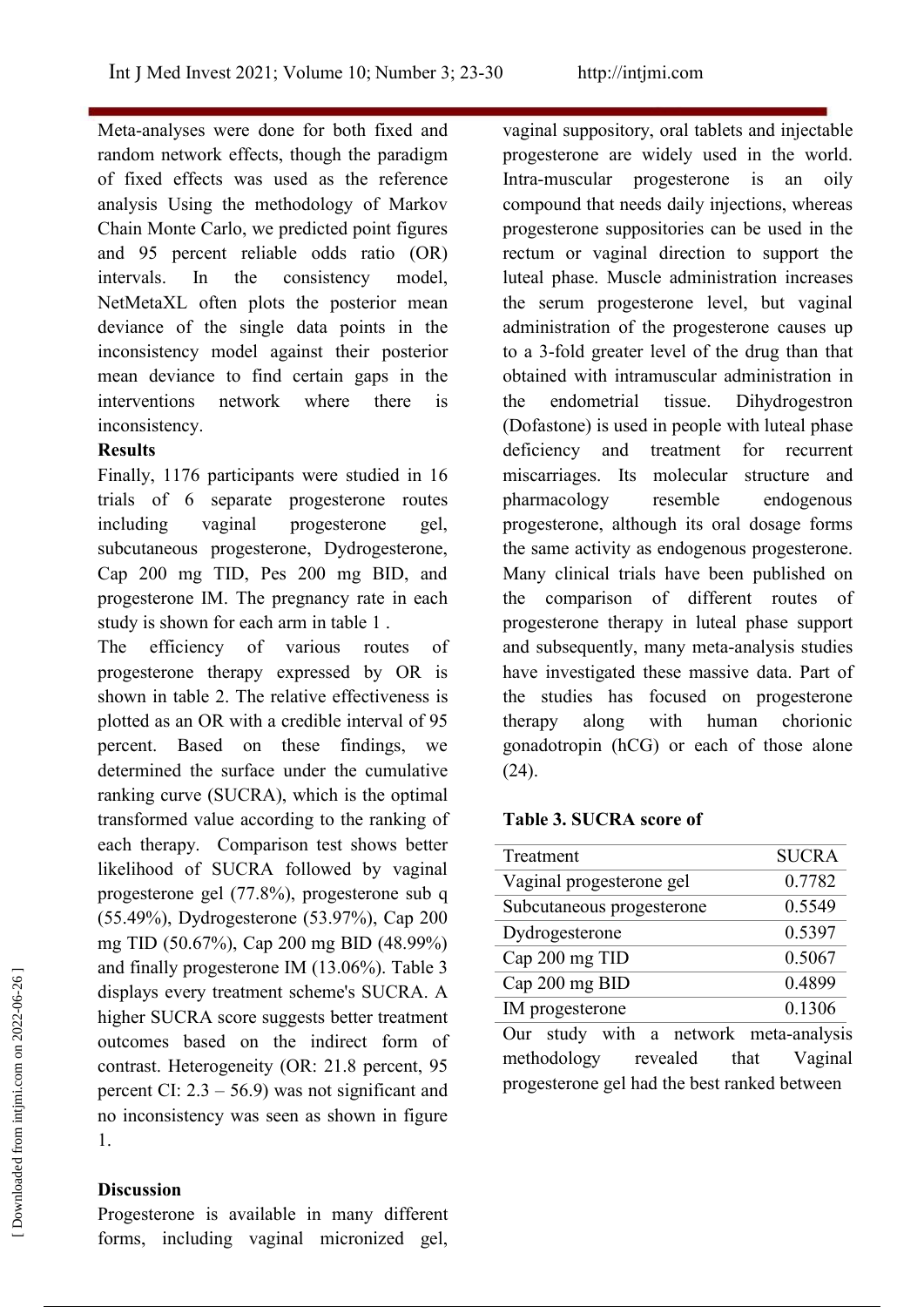

**Figure 1. Consistency model of study**

other routes in evaluated studies while IM form had the least response to treatment; While a meta-analysis study by Pritts et al. revealed that IM progesterone is preferred to oral or vaginal route (25).

Injection form requires daily injections and may cause inflammatory reactions and rarely sterile abscesses, but its price is much cheaper than vaginal capsule formulation. In the vaginal method, it is easy to use and allergic reactions are rare but unfortunately, the cost is high (26).

In another meta-analysis conducted by Watters et al., short versus extended progesterones were compared and prologued progesterone therapy was not considered to be necessary; while we did not assess progesterone cessation time in our study, which might be a confounding factor  $(27)$ .<br>Another study, reviewing two studies,

reported better efficiency of IVF outcomes in patients receiving oral dydrogesterone versus patients micronized vaginal progesterone (28); while in our study, better efficiency of vaginal progesterone was seen. our study revealed vaginal progesterone is superior to other routes; while Salehpour et al. (29) found no differences. The minimum interaction progester of vaginal<br>progesterone was seen. our study revealed<br>vaginal progesterone is superior to other<br>outes; while Salehpour et al. (29) found no<br>differences.<br>**Conclusion**<br>This study ranked as th

#### **Conclusion**

This study ranked as the best route of progesterone therapy for luteal phase support,  $1-7$ . through the reviewed studies; while there were

lots of confounding factors and limitations due to the various dosing used in different studies.

## **Acknowledgment**

We would like to thank the Clinical Research Development Unit of Peymanieh Educational and Research and Therapeutic Center of Jahrom University of Medical Sciences for providing facilities for this work.

## **References:**

- 1. GRIESINGER, Georg, et al. Oral dydrogesterone versus intravaginal micronized progesterone gel for luteal phase support in IVF: a randomized clinical trial. Human Reproduction, 2018, 33.12: 2212-2221..
- 2. FERRARETTI, Anna Pia, et al. No need for luteal phase support in IVF cycles after mild stimulation: proof-of-concept study. Reproductive biomedicine online, 2017, 34.2: 162-165..
- 3. WATTERS, Marianne, et al. Short Versus Extended Progesterone Supplementation for Luteal Phase Support in fresh IVF cycles: a systematic review and meta analysis. Reproductive BioMedicine Online, 2019..
- 4. THOMSEN, Lise Haaber, et al. Reply: Low as well as high serum P4 levels in the early and mid-luteal phase reduce the chance of a live birth following IVF treatment with fresh embryo transfer. Human Reproduction, 2018..
- 5. MENDOZA-TESARIK, Raquel, et al. GnRH agonist treatment of luteal phase deficiency in HCG-triggered IVF cycles: a matched case-control study. Reproductive biomedicine online, 2019, 39.2: 225-230..
- 6. WEEDIN, Elizabeth, et al. Luteal-phase progesterone supplementation in non-IVF treatment: a survey of physicians providing infertility treatment. Human Fertility, 2019,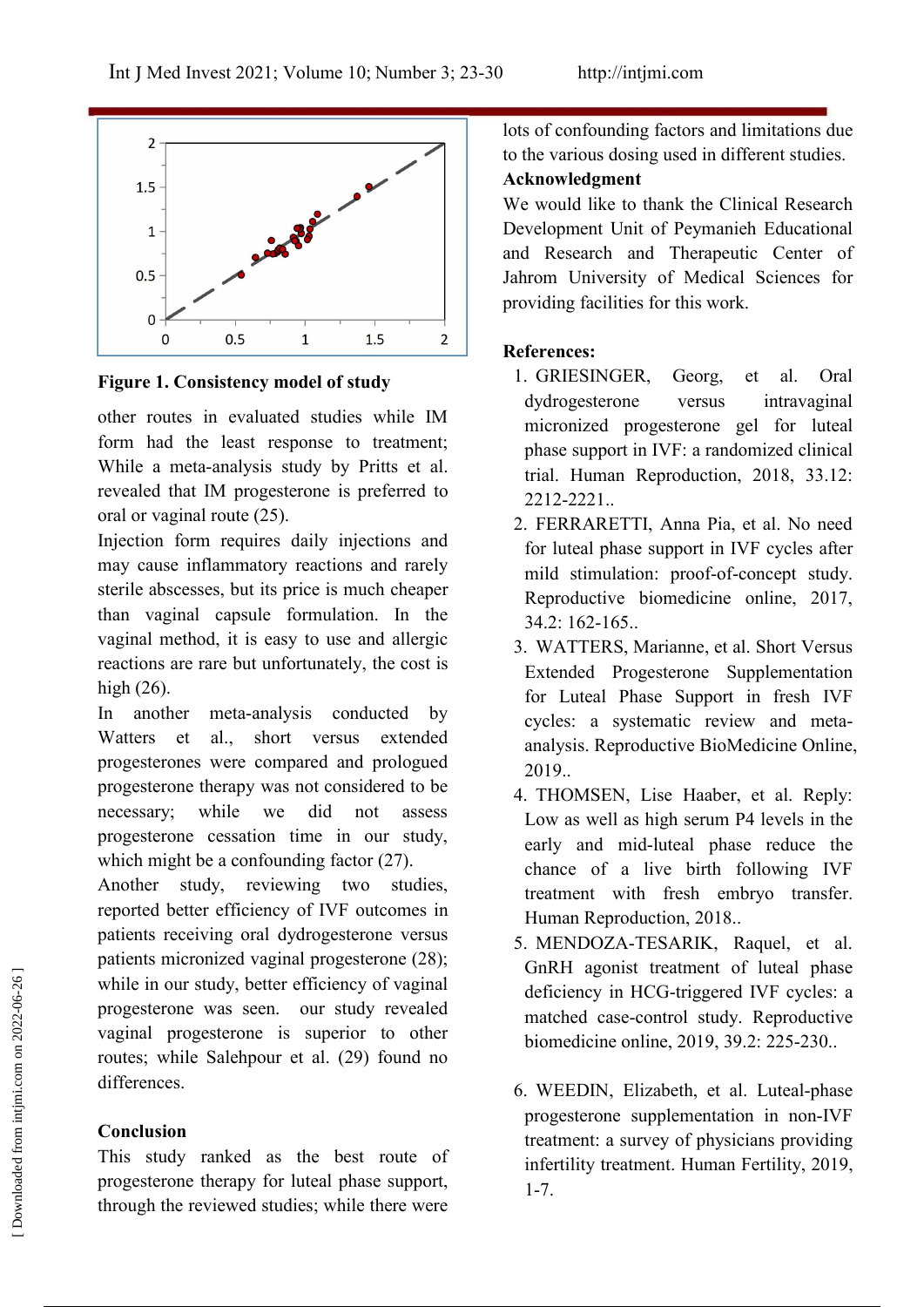- 7. Brown S, Hutton B, Clifford T, Coyle D, Grima D, Wells G, Cameron C. A Microsoft-Excel-based tool for running and critically appraising network meta analyses—an overview and application of NetMetaXL. Systematic reviews. 2014 support: Dec;3(1):1-1.
- 8. Geber S, Moreira AC, de Paula SO, Sampaio M. Comparison between two progesterone for luteal phase support in assisted reproduction cycles. Reproductive biomedicine online. 2007 Jan 1;14(2):155- 8.
- 9. Simunic V, Tomic V, Tomic J, Nizic D. Comparative study of the efficacy and tolerability of two vaginal progesterone Utrogestan capsules, used for luteal support. Fertility and sterility. 2007 Jan 1;87(1):83- support 7.
- 10. Kleinstein J, Luteal Phase Study Group. Efficacy and tolerability of vaginal progesterone capsules (Utrogest™ 200) compared with progesterone gel (Crinone™ 8%) for luteal phase support during assisted reproduction. Fertility and sterility. 2005 Jun 1;83(6):1641-9.
- 11. Tay PY, Lenton EA. The impact of luteal supplement on pregnancy outcome following stimulated IVF cycles. Medical Journal of Malaysia. 2005 Jun 1;60(2):151.
- 12. Ng EH, Chan CC, Tang OS, Ho PC. A randomized comparison of side effects and patient convenience between Cyclogest® suppositories and Endometrin® tablets used for luteal phase support in IVF treatment. European Journal of Obstetrics & Gynecology and Reproductive Biology. 2007 Apr 1;131(2):182-8.
- 13. Ludwig M, Schwartz P, Babahan B, Katalinic A, Weiss JM, Felberbaum R, Al- Hasani S, Diedrich K. Luteal phase support using either Crinone® 8% or Utrogest®: results of a prospective, randomized study. L,

Gynecology and Reproductive Biology. 2002 Jun 10;103(1):48-52.

- 14. Tomic V, Tomic J, Klaic DZ, Kasum M, Kuna K. Oral dydrogesterone versus vaginal progesterone gel in the luteal phase randomized controlled trial. European Journal of Obstetrics  $\&$ Gynecology and Reproductive Biology. 2015 Mar 1;186:49-53.
- forms of vaginally administered 15. Ho CH, Chen SU, Peng FS, Chang CY, Yang YS. Luteal support for IVF/ICSI cycles with Crinone 8%(90 mg) twice daily results in higher pregnancy rates than with intramuscular progesterone. Journal of the Chinese Medical Association. 2008 Aug 1;71(8):386-91.
- formulations, Crinone 8% gel and et al. Subcutaneous progesterone versus 16. Lockwood G, Griesinger G, Cometti B, vaginal progesterone gel for luteal phase in in vitro fertilization: a noninferiority randomized controlled study. Fertil Steril. 2014;101:112–119.e113.
	- 17. Baker VL, Jones CA, Doody K, et al. A randomized, controlled trial comparing the efficacy and safety of aqueous subcutaneous progesterone with vaginal progesterone for luteal phase support of in vitro fertilization. Hum Reprod. 2014;29:2212–2220.
	- 18. Zaman AY, Coskun S, Alsanie AA, Awartani KA. Intramuscular progesterone (Gestone) versus vaginal progesterone suppository (Cyclogest) for luteal phase support in cycles of in vitro fertilization– embryo transfer: patient preference and drug efficacy. Fertility research and practice. 2017 Dec;3(1):1-6.
- 19. Doblinger J, Cometti B, Trevisan S, Griesinger G. Subcutaneous progesterone is effective and safe for luteal phase support in IVF: an individual patient data meta-analysis of the phase III trials. PLoS One. 2016 Mar 18;11(3):e0151388. patient convenience between Cyclogest®<br>
suppositories and Endometrin® tablets<br>
drug efficacy. Fertility research and<br>
used for luteal phase support in IVF<br>
reatment. European Journal of Obstetrics<br>
2007 Apr 1;131(2):182-8.
	- European Journal of Obstetrics  $\&$  Comparison of Crinone 8% intravaginal gel 20.Yanushpolsky E, Hurwitz S, Greenberg Racowsky C, Hornstein MD.